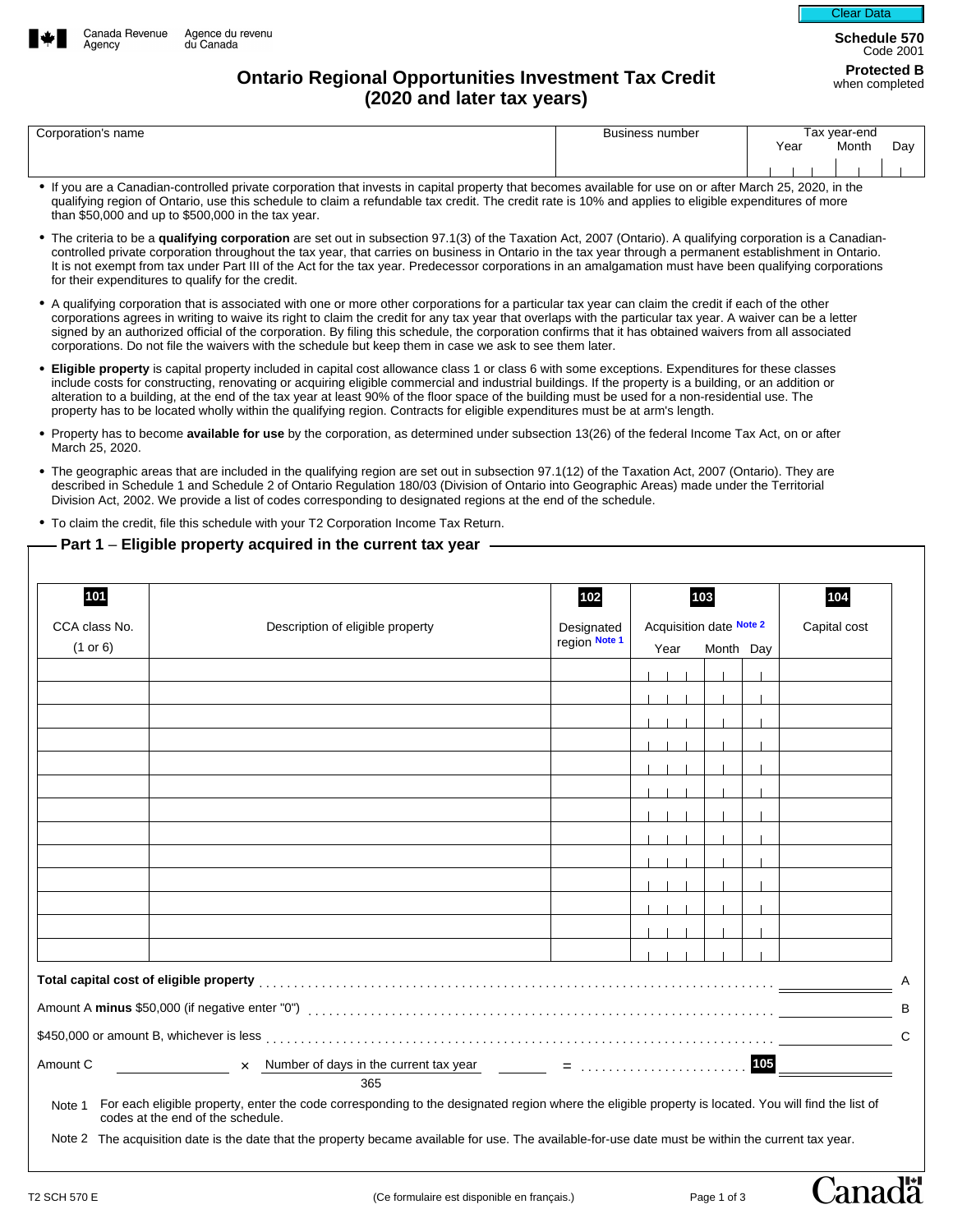

**Protected B** when completed

|  |  | – Part 2 – Unclaimed expenditure balance from a short year that started less than 365 days before the tax year |  |
|--|--|----------------------------------------------------------------------------------------------------------------|--|
|--|--|----------------------------------------------------------------------------------------------------------------|--|

Where a claim was made in a previous tax year that was a short year, Part 2 determines the prorated amount of unclaimed expenditure balance from the previous short year of the corporation or a predecessor corporation that may be claimed in the current tax year.

For each short year of the corporation or a predecessor corporation in the preceding 364 days, complete a separate Part 2 and add line 220 from each. Complete Part 1 and Part 3 only once.

|                                             |                                                                                                                                                                                                                                |              | Year Month Day |                         | Year Month Day |     |              |
|---------------------------------------------|--------------------------------------------------------------------------------------------------------------------------------------------------------------------------------------------------------------------------------|--------------|----------------|-------------------------|----------------|-----|--------------|
|                                             |                                                                                                                                                                                                                                | 230<br>Start |                |                         | 240 End        |     |              |
| 201                                         |                                                                                                                                                                                                                                |              | 202            | 204<br>203              |                |     |              |
| CCA class No.                               | Description of eligible property                                                                                                                                                                                               |              | Designated     | Acquisition date Note 2 |                |     | Capital cost |
| (1 or 6)                                    |                                                                                                                                                                                                                                |              | region Note 1  | Year                    | Month Day      |     |              |
| $\boxed{\blacktriangleright}$               |                                                                                                                                                                                                                                |              |                |                         |                |     |              |
| $\blacktriangledown$                        |                                                                                                                                                                                                                                |              |                |                         |                |     |              |
| $\blacktriangledown$                        |                                                                                                                                                                                                                                |              |                |                         |                |     |              |
| $\blacktriangledown$                        |                                                                                                                                                                                                                                |              |                |                         |                |     |              |
| $\overline{\phantom{0}}$                    |                                                                                                                                                                                                                                |              |                |                         |                |     |              |
| $\blacktriangledown$                        |                                                                                                                                                                                                                                |              |                |                         |                |     |              |
| $\blacktriangledown$                        |                                                                                                                                                                                                                                |              |                |                         |                |     |              |
| $\blacktriangledown$                        |                                                                                                                                                                                                                                |              |                |                         |                |     |              |
| $\overline{\phantom{0}}$                    |                                                                                                                                                                                                                                |              |                |                         |                |     |              |
| $\blacktriangledown$                        |                                                                                                                                                                                                                                |              |                |                         |                |     |              |
| $\blacktriangledown$                        |                                                                                                                                                                                                                                |              |                |                         |                |     |              |
| $\blacktriangledown$                        |                                                                                                                                                                                                                                |              |                |                         |                |     |              |
| $\vert \vert$                               |                                                                                                                                                                                                                                |              |                |                         |                |     |              |
|                                             | Number of days in the period that starts on the first day of the short year and ends on the day before the start of the                                                                                                        |              |                |                         |                | 210 |              |
|                                             | 365 minus line 210<br>365                                                                                                                                                                                                      |              |                | G                       |                |     |              |
|                                             | Number of days in the current tax year $=$ $=$ $=$<br>365                                                                                                                                                                      |              |                | н                       |                |     |              |
|                                             |                                                                                                                                                                                                                                |              |                |                         |                |     |              |
| Amount F                                    |                                                                                                                                                                                                                                |              | × Ratio I      |                         |                |     |              |
| Note 1<br>codes at the end of the schedule. | For each eligible property, enter the code corresponding to the designated region where the eligible property is located. You will find the list of                                                                            |              |                |                         |                |     |              |
|                                             | Note 2 The acquisition date is the date that the property became available for use. The available-for-use date must be within the short year.                                                                                  |              |                |                         |                |     |              |
|                                             | - Part 3 – Ontario regional opportunities investment tax credit ————————————————————                                                                                                                                           |              |                |                         |                |     |              |
|                                             |                                                                                                                                                                                                                                |              |                |                         |                |     |              |
|                                             |                                                                                                                                                                                                                                |              |                |                         |                |     |              |
|                                             | Total of line 220 for all applicable short years multiplied by 10% entitled and contain and contained and and the state of the state of the state of the state of the state of the state of the state of the state of the stat |              |                |                         |                |     |              |
|                                             |                                                                                                                                                                                                                                |              |                |                         |                |     |              |
|                                             |                                                                                                                                                                                                                                |              |                |                         |                |     |              |
|                                             | 365                                                                                                                                                                                                                            |              |                |                         |                |     |              |
|                                             |                                                                                                                                                                                                                                |              |                |                         |                | 340 |              |